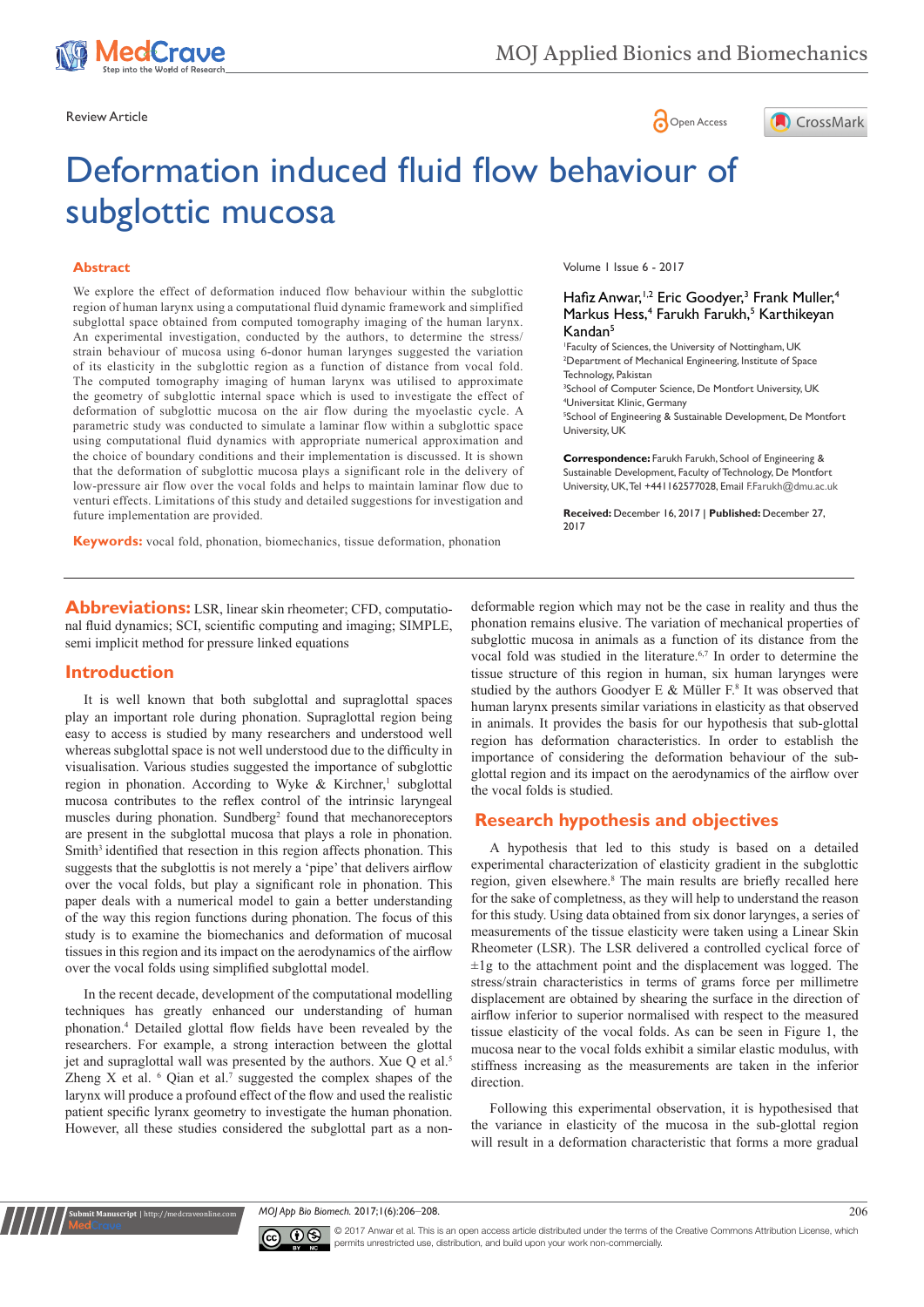narrowing of the airflow path during uplift of the vocal folds. This tendency to create a more gradual slope will result in a reduction in turbulence and enhance laminar flow. Oren et al.<sup>9</sup> concluded that "the smooth converging shape of the sub-glottis can produce a significant reduction in turbulence", which also aligns with fluid dynamics theory. To investigate this hypothesis in full, a series of studies are required, covering both the physiological aspects including biomechanics and the myoelastic cycle, and the synthesis of a full 3D model to investigate the change in the aerodynamics of the anatomical structures during deformation. However, as an initial study, a twodimensional bio-mechanical flow simulation using a simplified subglottic space is presented here. The results from this study help to not only to verify the hypothesis but to provide the basis for further investigation.

#### **Anatomical model and simulation setup**

In order to get the approximate geometry for the CFD analysis, a thin-slice CTscan (1mm plane-to-plane resolution) was performed on a larynx sample obtained from a mortuary case. A sample image of a 3D reconstruct obtained from this CT scan using open-source medical imaging software-Seg3D2 (Developed by the NIH Center for Integrative Biomedical Computing at the University of Utah Scientific Computing and Imaging (SCI) Institute) is shown in Figure 2. This thin-slice CT scan provides sufficient resolution to approximate the air flow path of sub-glottal region. The outline of the airway shown in Figure 2 was then simplified and used for the computational analysis. The approximate dimensions of the geometry are 20mm width at inlet, 10mm width at outlet (before deformation) and 40mm length of the subglottal region as shown in Figure 3a. In order to understand the effect of conic deformation on airflow, the outlet was reduced to a size of 7.5mm in simulations. To support our theory we analysed the airflow through CFD of an idealised sub-glottic jet, one being 1cm in diameter, which is typical for a male, and the other being 0.75cm in diameter being typical for a female. The airflow was modelled at STP conditions. The non-slip-non-penetration flow condition is applied on all of the walls. In order to simulate the air flow, 0 and 1.2kPa gauge pressure are applied at the outlet and inlet, respectively. In this study, the Navier-Stokes equations were solved using SIMPLE (Semi-Implicit Method for Pressure Linked Equations) algorithm. The software package used for this purpose is ANSYS-Fluent 16.0. The second order upwind scheme is used to analyze the grids. The flow solver employs a high-resolution, non-uniform 124176 Cartesian grid for the computational domain.

#### **Results**

Linear Skin Rheometer (LSR) data obtained from 6 donor larynges is shown in Figure 1 as mean of the normalized results. As can be seen in this figure, mucosa near to the vocal folds exhibits a similar elastic modulus, with stiffness increasing as the measurements are taken in the inferior direction. Trend line in Figure 1 indicates that stiffness increased by approximately 0.058g/mm for a displacement of 1mm. The temporal and spatial distribution of aerodynamic pressure and velocity results obtained from CFD simulation are given in Figure 3 for all the simplified sub-glottal geometries. In addition, it shows the results considering different deformation of the subglottal region. As can be seen in Figure 3 that the pressure contours within the constriction the flow is laminar. Besides, an increase in air velocity is observed towards the opening also point towards laminar flow. Thus, the hypothesis that the deformation of the subglottal mucosa

will reduce the occurrence of vortices and enhance laminar flow is verified. This is the initial release of our finding. Future work will include a large scale study to obtain a more precise map of the variance of elasticity over the mucosa and the determination of the degree of anisotropic behaviour. To advance the state of the art, a full scale 3D model based on realistic geometric reconstruction of both the larynx and airway will be required for this purpose. It will be obtained using the technique mentioned in section 3. The 3D models will be enhanced to include a time-series showing the change in the structure during uplift caused by the variable deformation of the mucosa. Finally standard Computational Fluid Dynamics (CFD) analysis will be carried out to model the effect of conic deformation on airflow inferior of the vocal folds using realistic subject-specific larynx.



**Figure 1** The measured mean normalized change in mucosa stiffness as a function of distance inferior from the vocal folds. The circles indicate the measured normalized data taken at a specific location measured from all 12 hemi-larynges investigated in this study.



**Figure 2** Three-dimensional (3D) model of a larynx constructed from a computed tomography scan images (A) showing isometric view of a sliced 3D model and (B) cross-section highlighting the conical geometry of the larynx along the sectioned-plane.